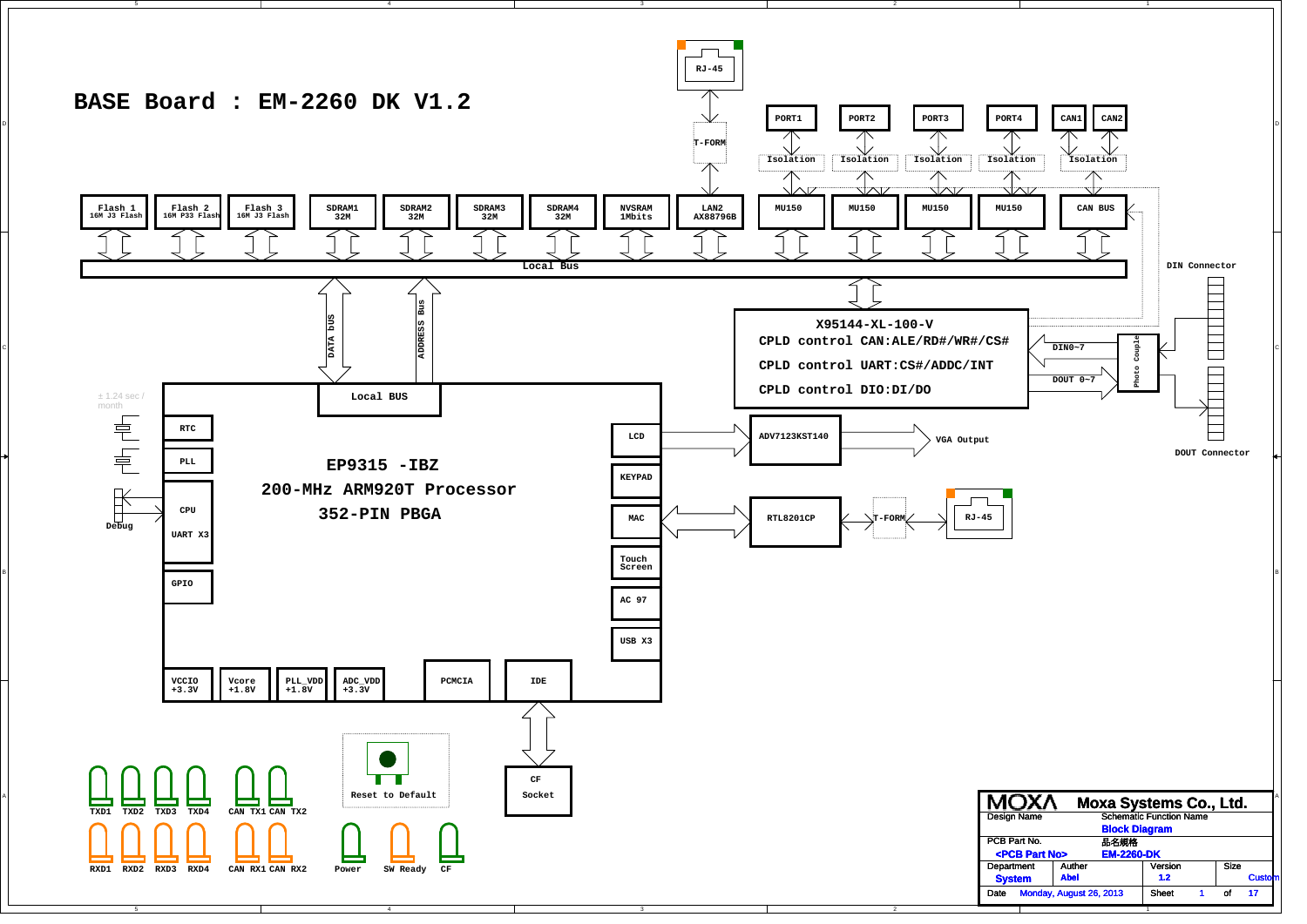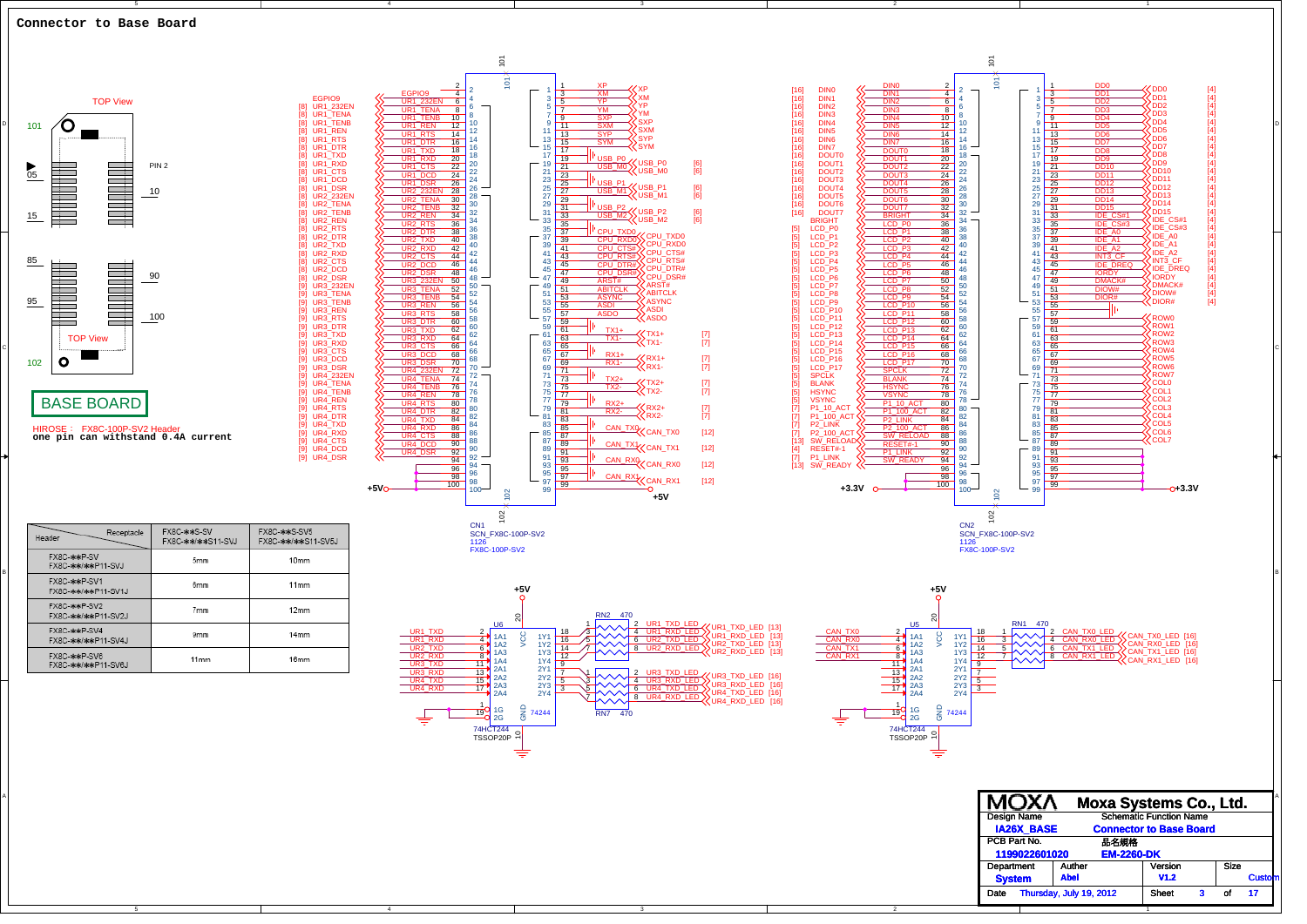

C

B

A



4



1

Date Monday, August 26, 2013 Sheet 4 of 17

of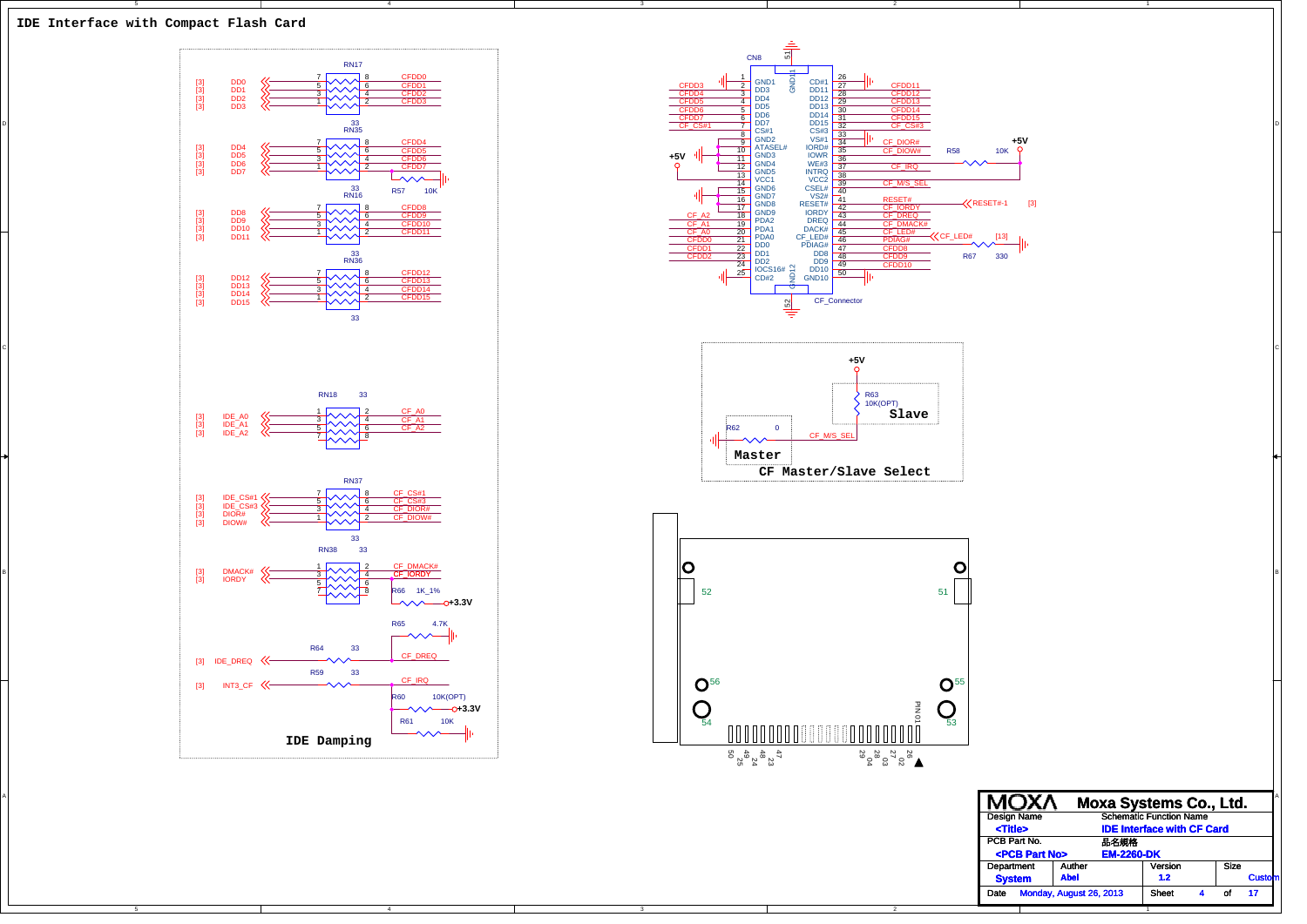

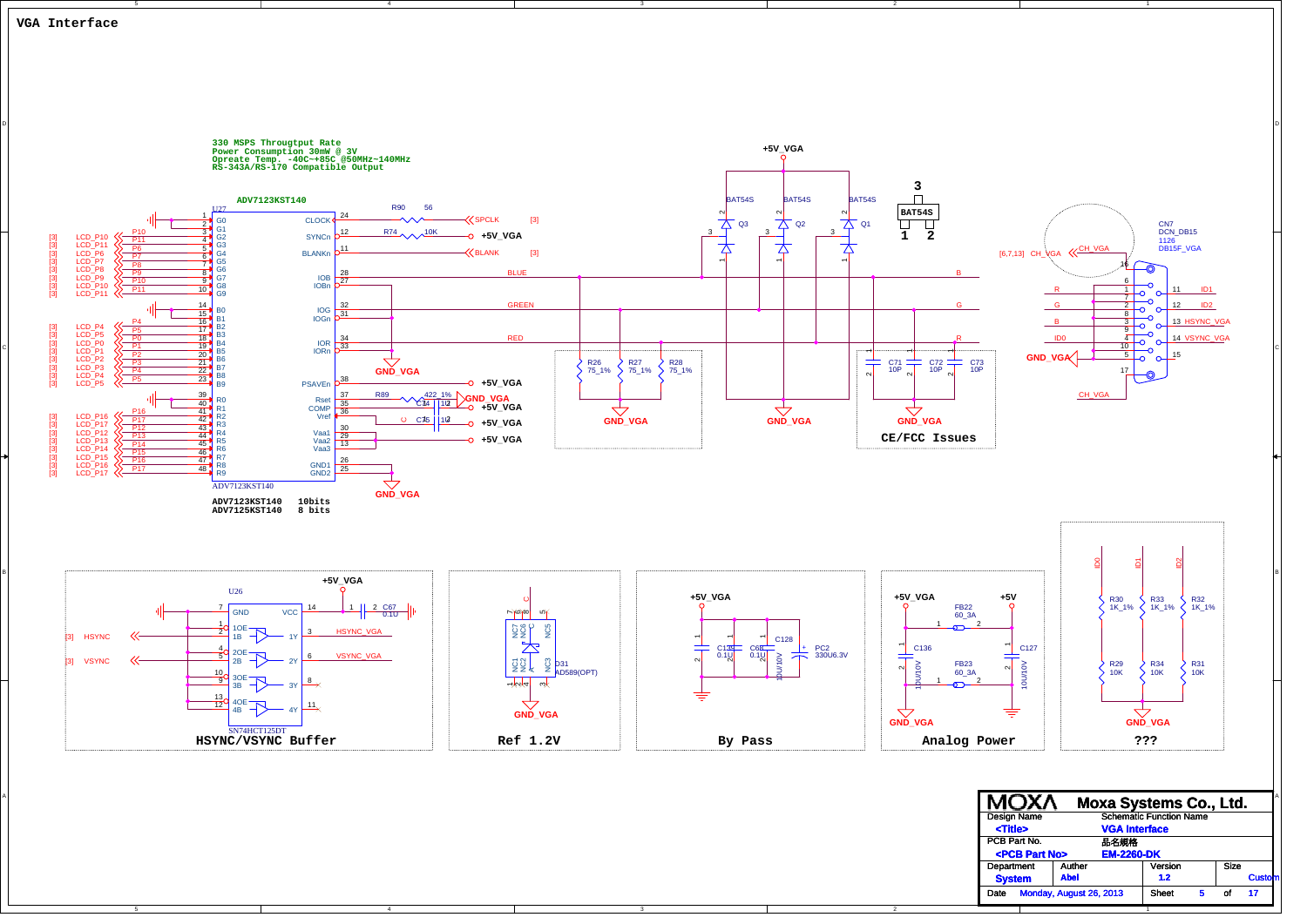![](_page_4_Figure_0.jpeg)

C

B

A

![](_page_4_Figure_1.jpeg)

![](_page_4_Figure_2.jpeg)

4

1Size of PCB Part No. 品名規格品名規格 Department Auther I Version Date Monday, August 26, 2013 Sheet 6 of 17 Design Name Schematic Function Name **Moxa Systems Co., Ltd. USB Port 1.2 <Title>** Cus **<PCB Part No> EM-2260-DK System Abel**

9

10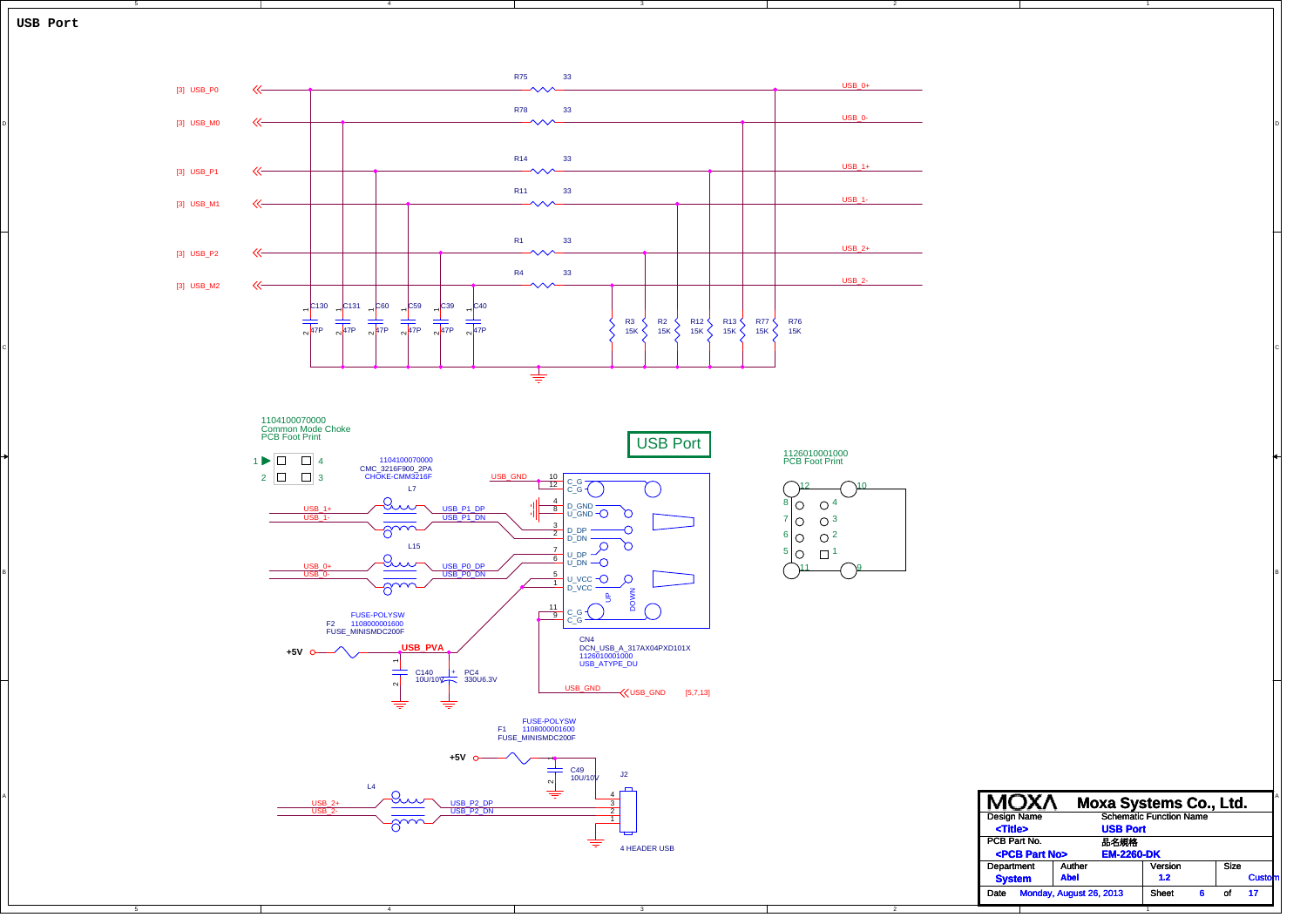![](_page_5_Figure_0.jpeg)

D

![](_page_5_Figure_1.jpeg)

![](_page_5_Figure_2.jpeg)

![](_page_5_Figure_3.jpeg)

C

B

| [3] P2_LINK | V LN_LNKJ S T D LAN2_10ACTJ<br>Q4 BSS138LTG | <b>MOXA</b><br>Design Name   | <b>Moxa Systems Co., Ltd.</b><br><b>Schematic Function Name</b> |
|-------------|---------------------------------------------|------------------------------|-----------------------------------------------------------------|
|             |                                             | <title></title>              | <b>LAN Connector</b>                                            |
|             |                                             | PCB Part No.                 | 品名規格                                                            |
|             |                                             | <pcb no="" part=""></pcb>    | <b>EM-2260-DK</b>                                               |
|             |                                             | Department<br>Auther         | Size<br>Version                                                 |
|             |                                             | <b>Abel</b><br><b>System</b> | Cust<br>1.2                                                     |
|             |                                             | Date Monday, August 26, 2013 | Sheet<br>$-17$<br>of.                                           |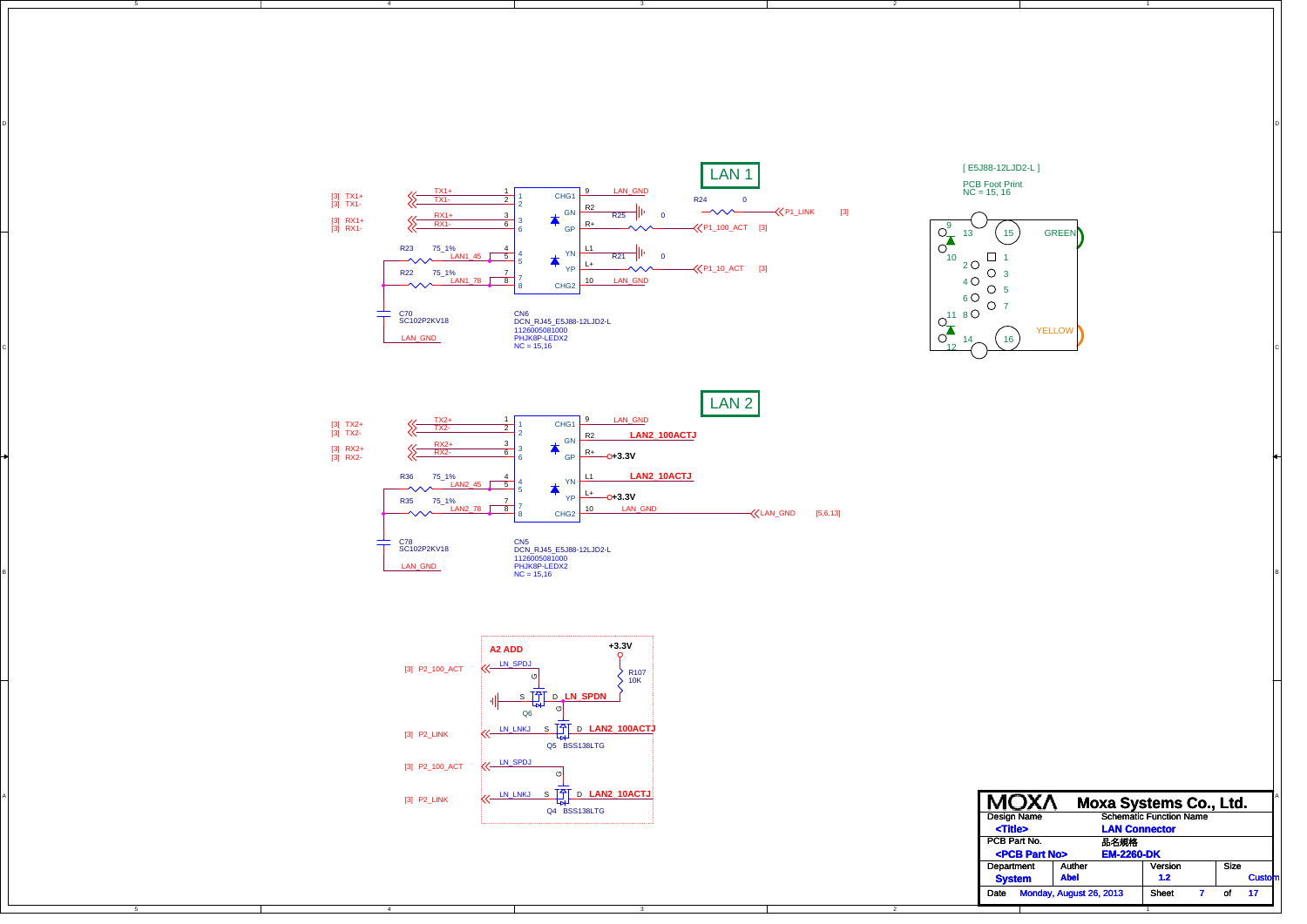![](_page_6_Figure_0.jpeg)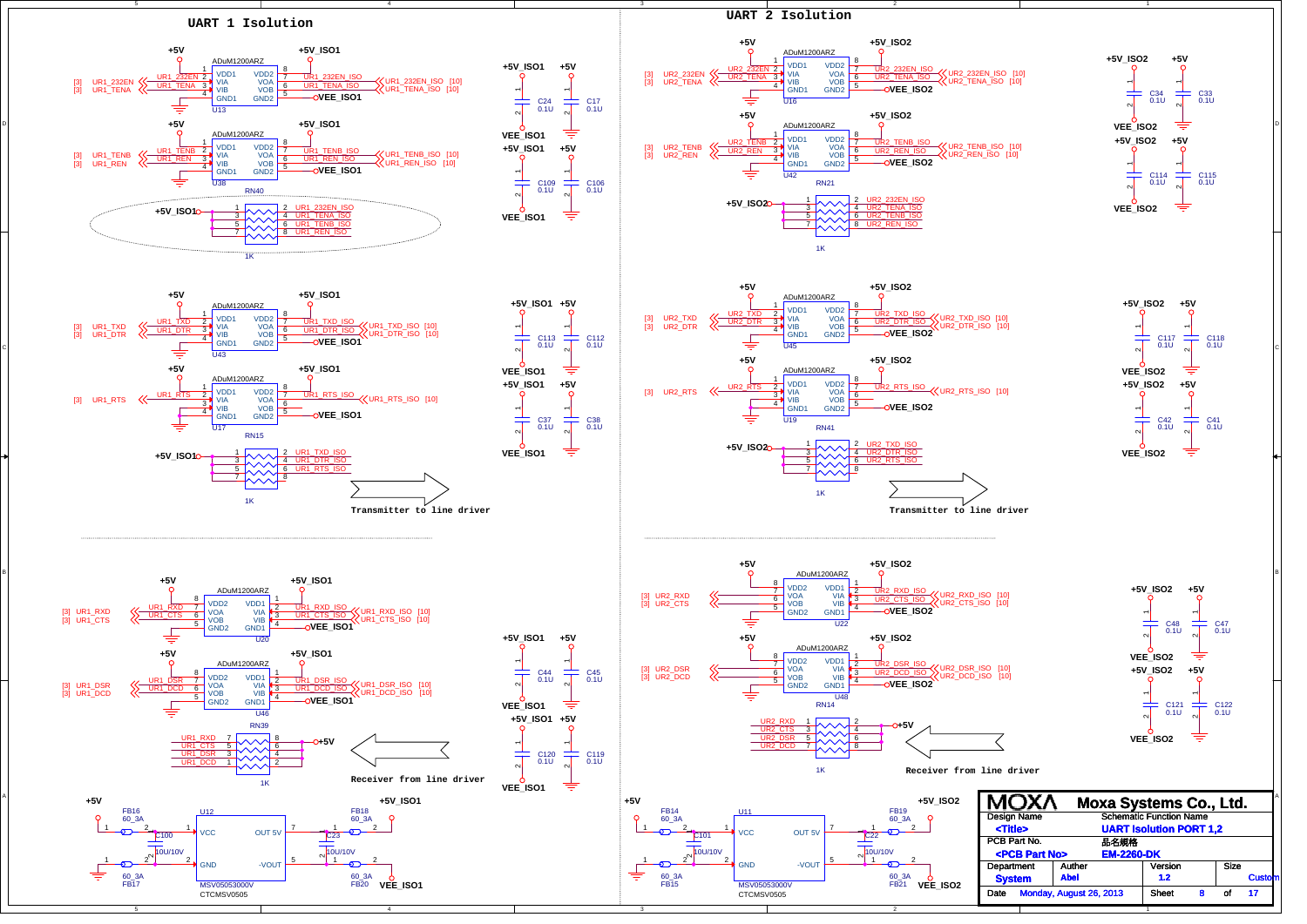![](_page_7_Figure_0.jpeg)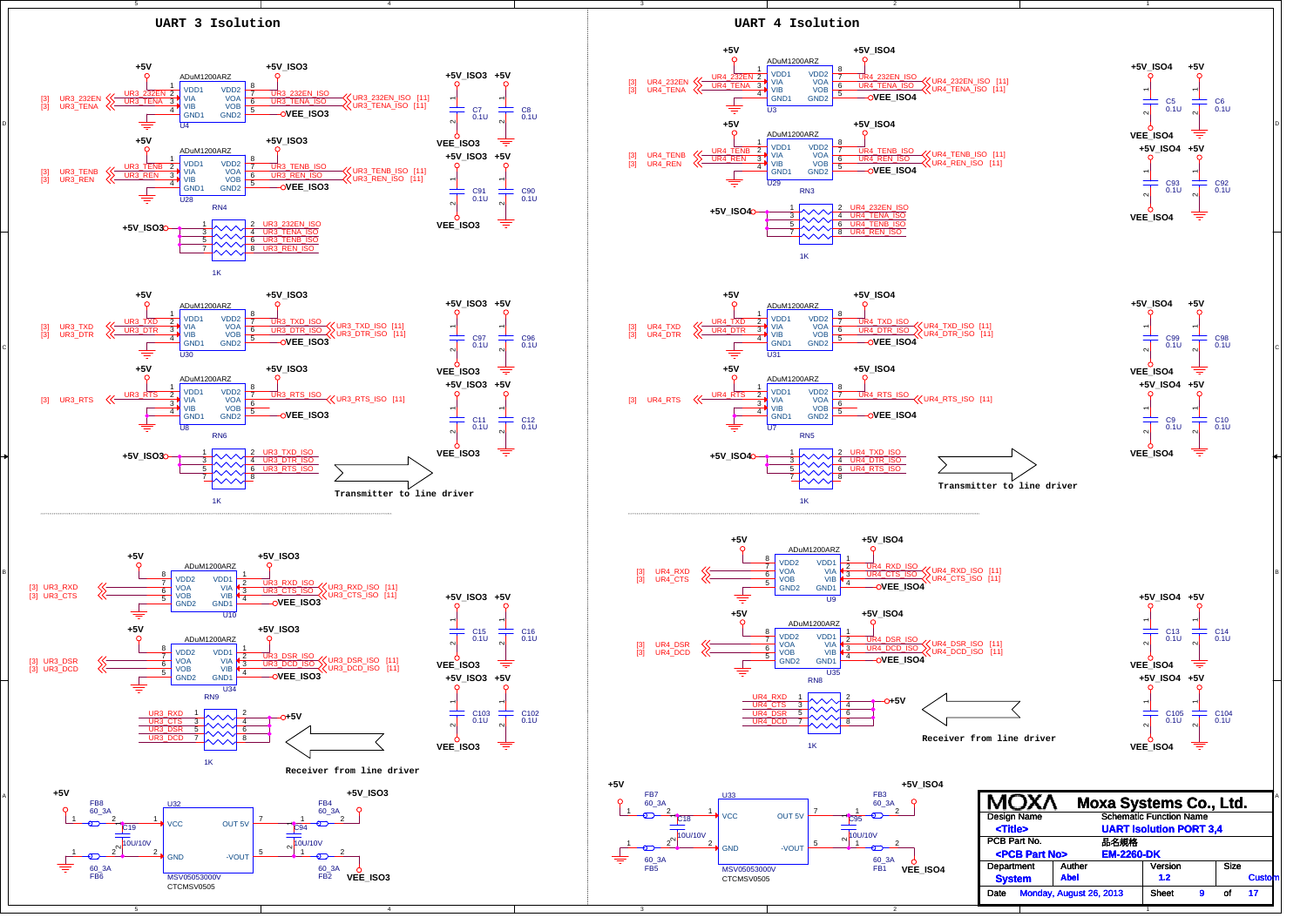![](_page_8_Figure_0.jpeg)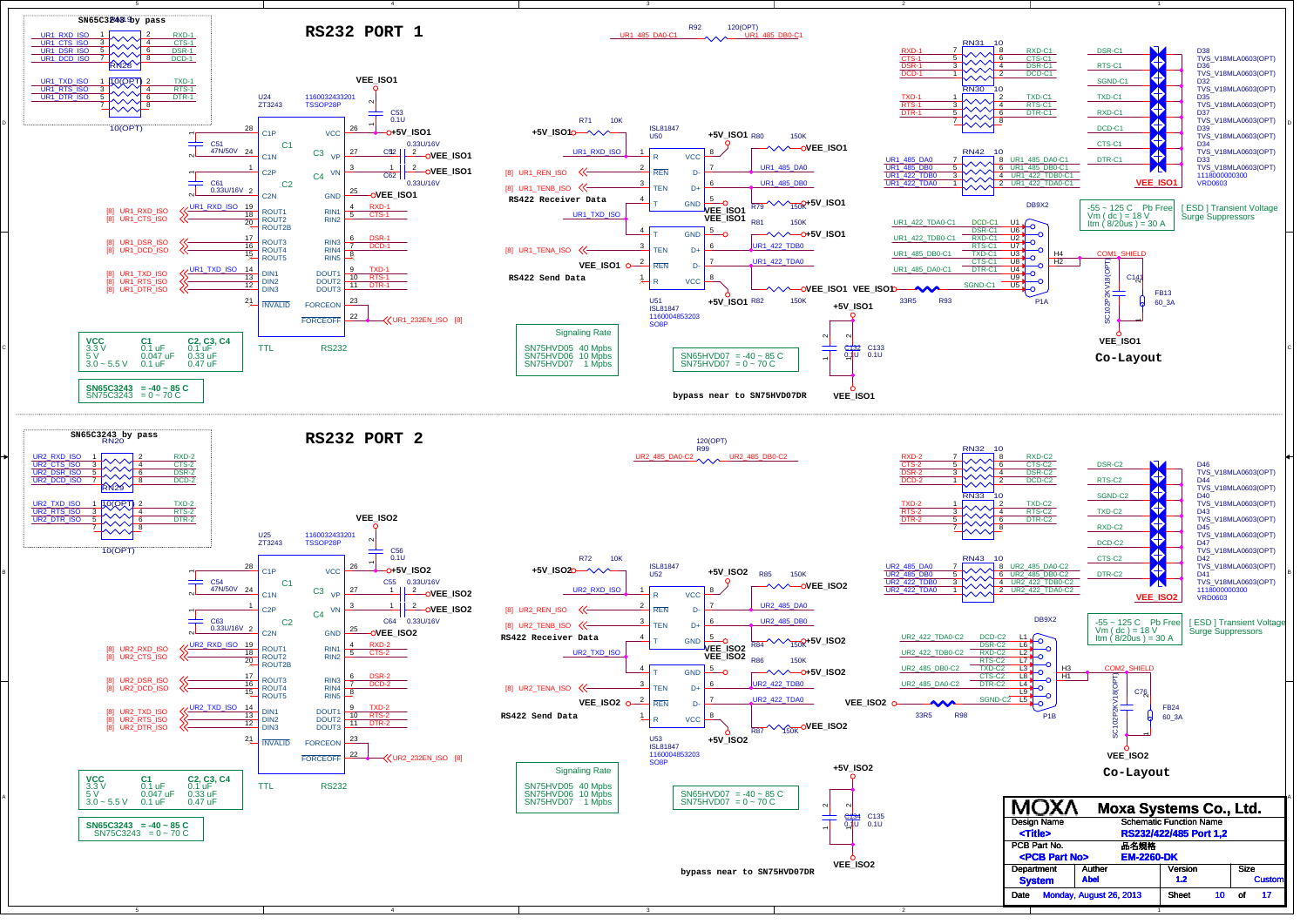![](_page_9_Figure_0.jpeg)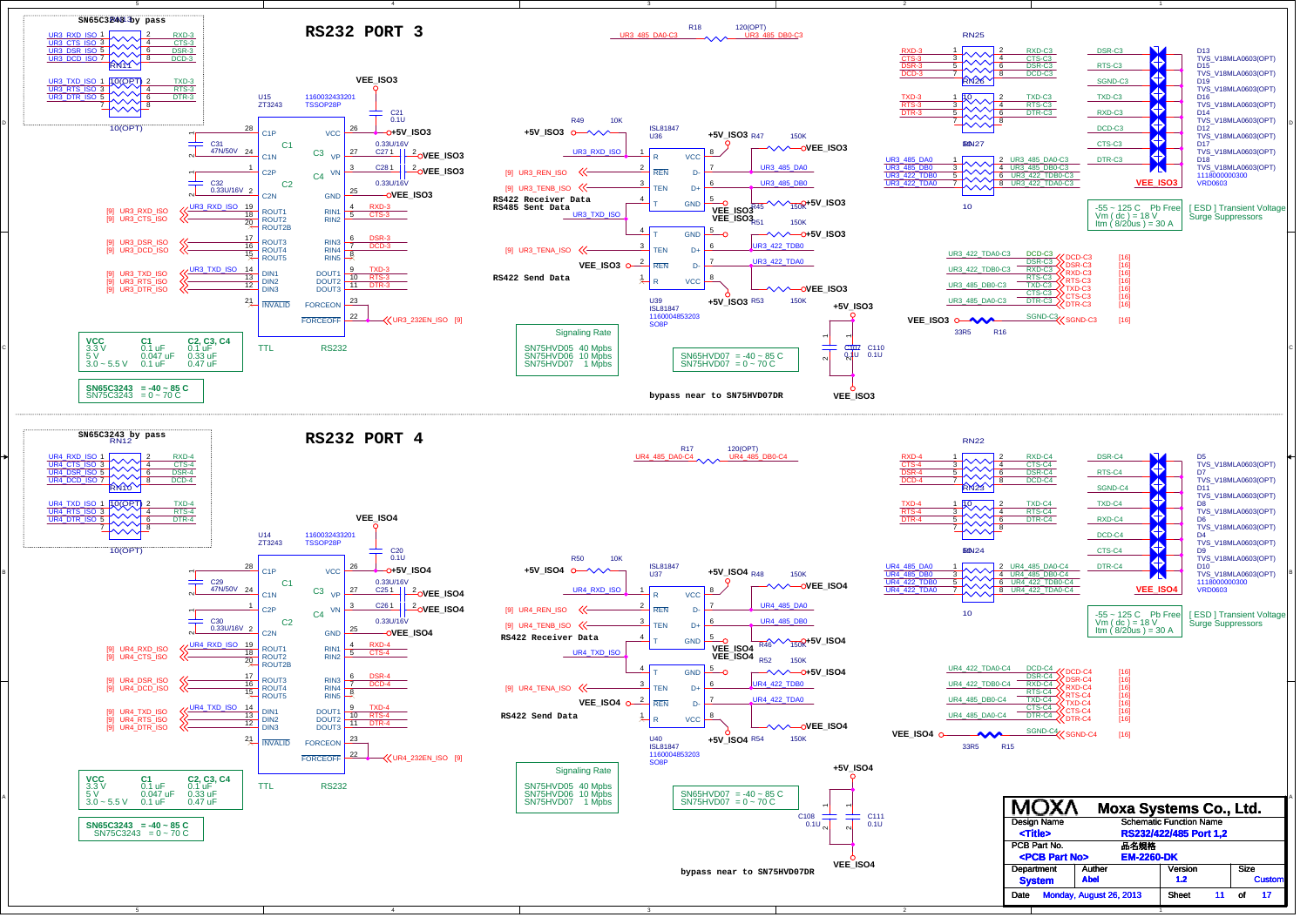![](_page_10_Figure_0.jpeg)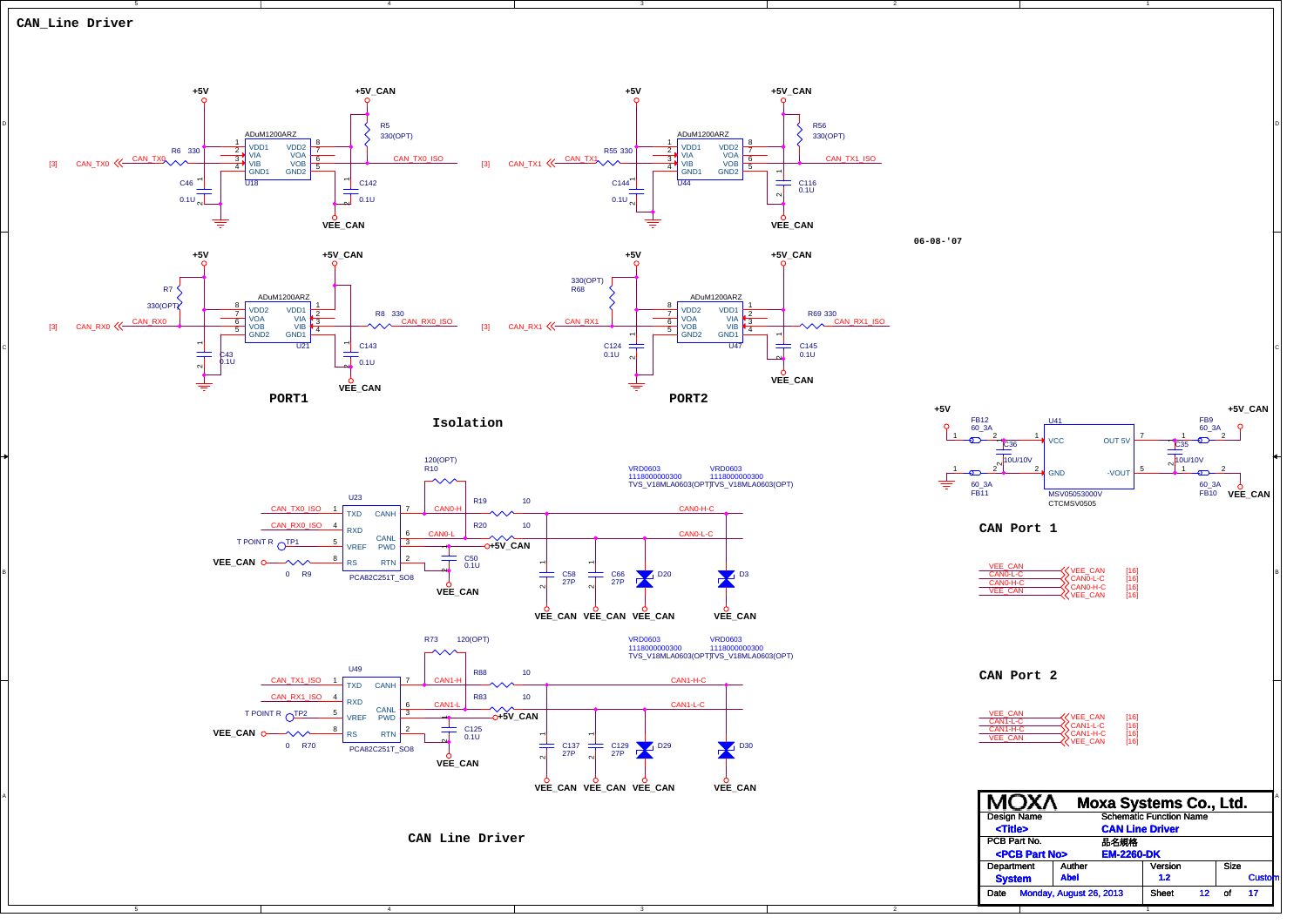![](_page_11_Figure_0.jpeg)

C

B

![](_page_11_Figure_1.jpeg)

![](_page_11_Figure_2.jpeg)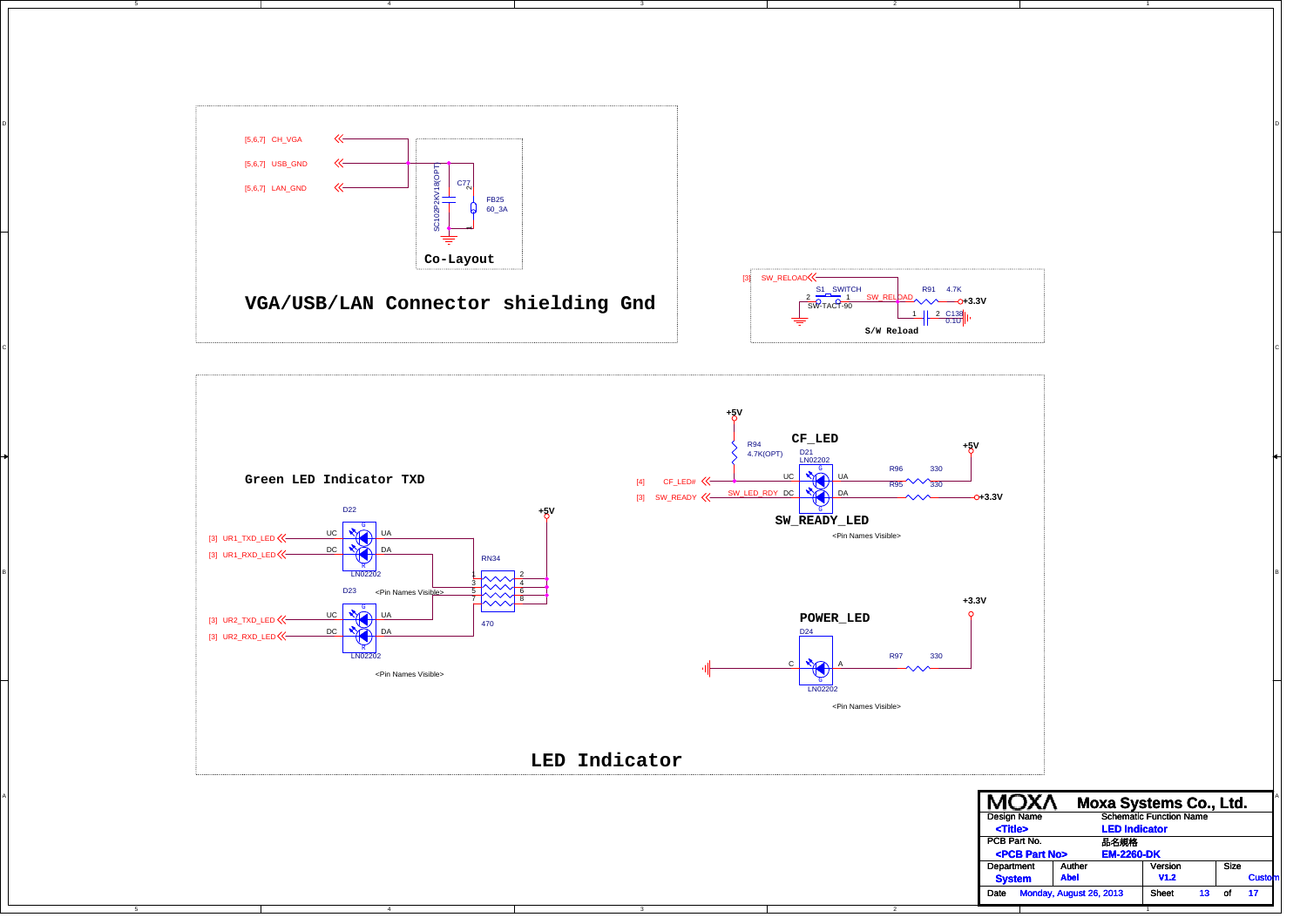**DC INPUT 12V~48V**

4

![](_page_12_Figure_1.jpeg)

1

**V1.2**

Date Monday, August 26, 2013 Sheet 14 of 17

Size of

**Cu** 

C

B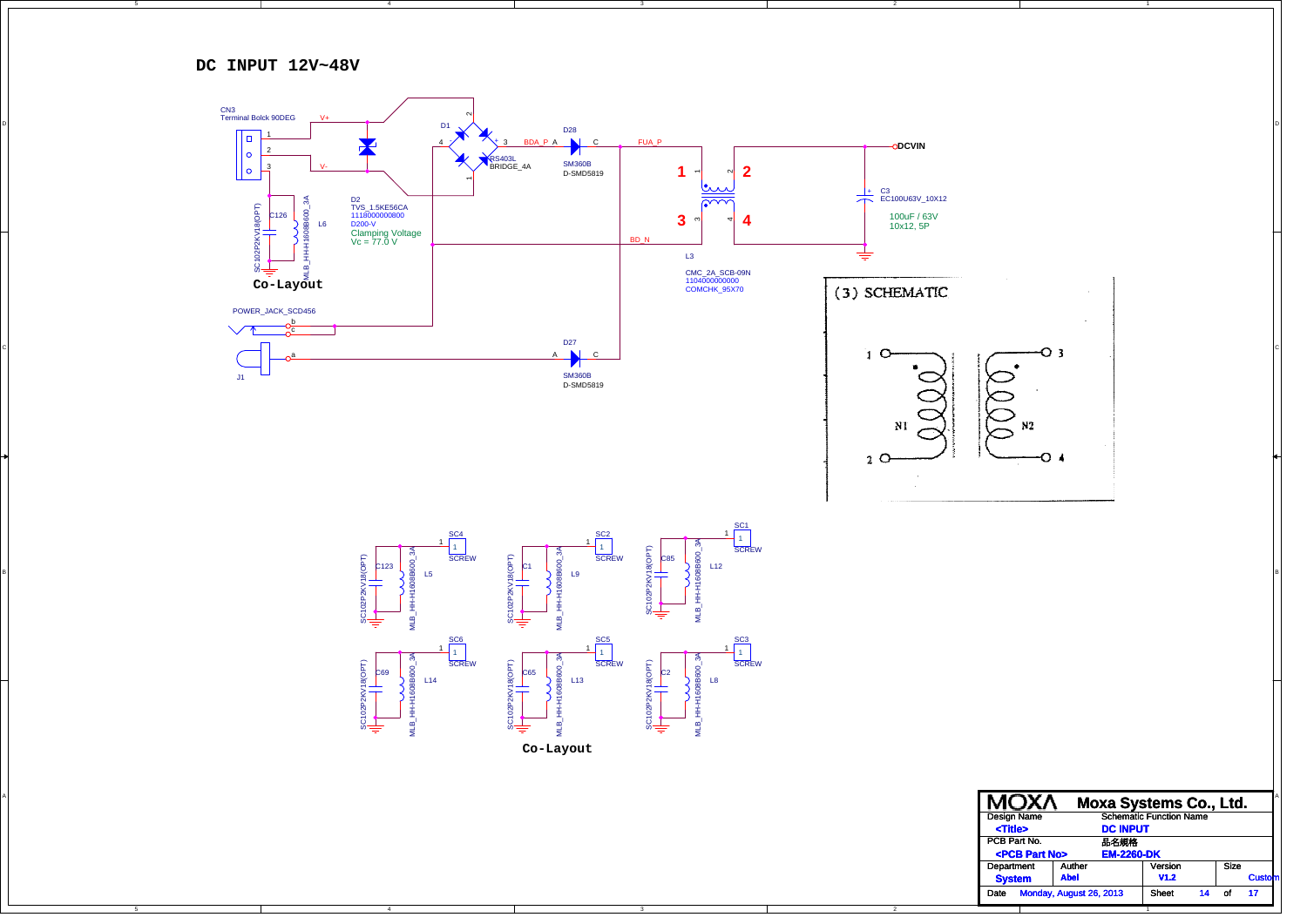## **DC-DC POWER OUTPUT**

![](_page_13_Figure_1.jpeg)

![](_page_13_Figure_2.jpeg)

4

![](_page_13_Figure_3.jpeg)

**+5V**

+ PC3330U6.3V

 $\overline{C}$ 57  $\sim$ 10U/10V

 A **Moxa Systems Co., Ltd.** Sizeof PCB Part No. 品名規格 Department Auther | Version Date Monday, August 26, 2013 Sheet 15 of 17 Design Name Schematic Function Name **DC-DC 5V/3.3V OUTPUT 1.2 <Title> Cu**  $R$ **-PCB Part No> EM-2260-DK System Abel**

1

C

B